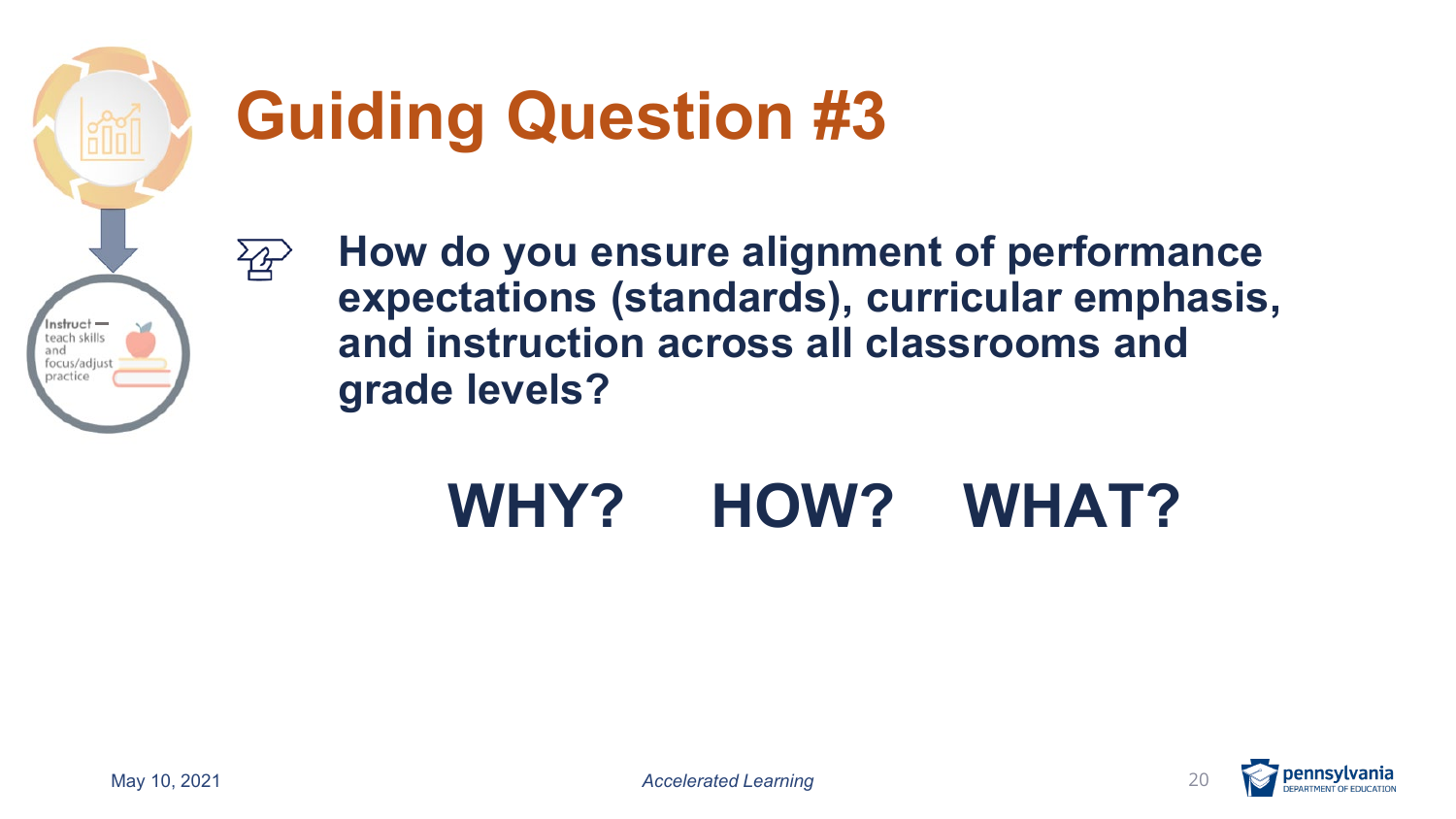

# **WHY is this important?**

 **learning and promotes consistency for all stakeholders. Alignment between curriculum, instruction, and assessment is valuable because it provides a strong foundation for**

- Ensure that all students have access to an equitable educational experience.
- Provide consistency in expectations and instruction.
- Allow for cohesion between grade levels/courses.
- • Emphasize that what is written, what is taught, and what is assessed is consistent.

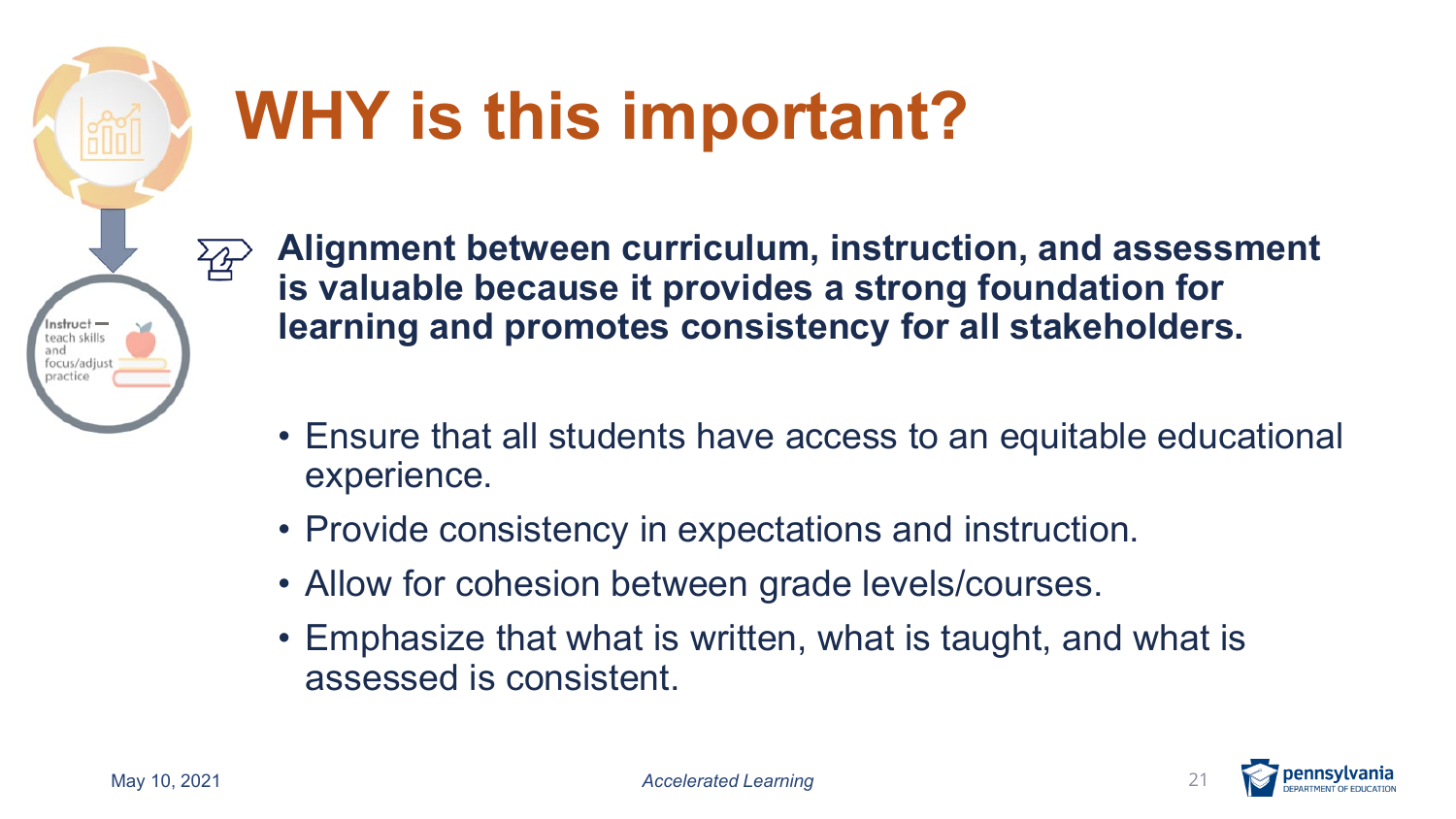# **HOW will we achieve success?**

- • LEAs perform curriculum audits and verifications.
	- Create common assessments.
	- Examine alignment among course/grade level teachers.
	- Analyze grading procedures and report cards.
	- Verify that assessments are aligned to instruction and adjust as necessary.
	- Ensure common planning time for teachers to plan consistent instruction and assessment.
	- Administrators conduct fidelity reviews.



Instruct teach skills and focus/adjust practice

ረት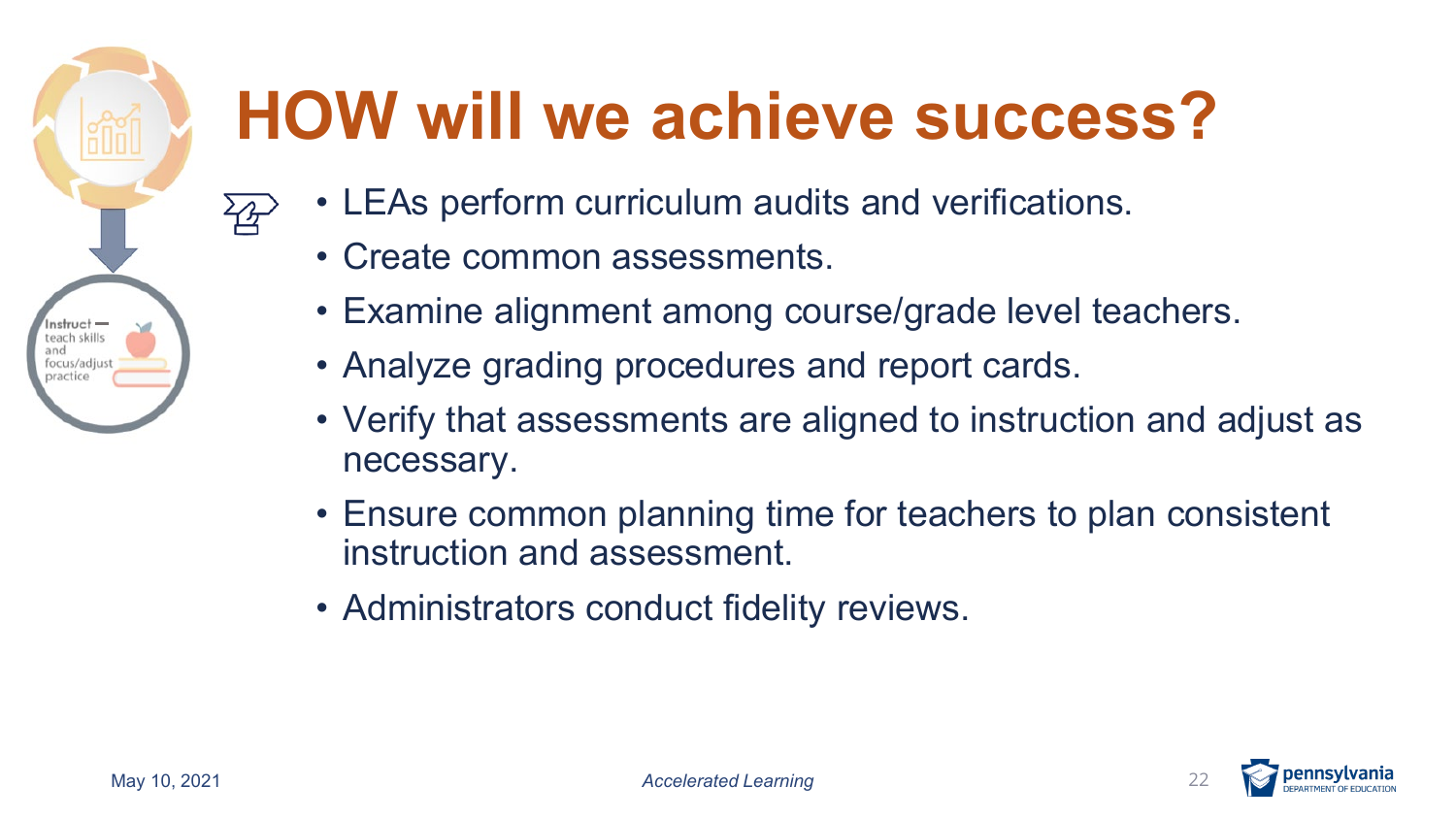## **WHAT research and resources support this initiative?**

- [Written Curriculum Audit Tool](https://dese.mo.gov/sites/default/files/Written-Curriculum-Audit-Tool.pdf) 
	- [ASCD Curriculum Audit Checklist](http://www.ascd.org/ascd/pdf/books/wigginsat2003_sample_pages.pdf)
	- [Success at the Core: Aligning Curriculum](https://learn.teachingchannel.com/aligning-curriculum-module-sac)
	- [SAS Assessment Literacy course](https://www.pdesas.org/Page/Viewer/ViewPage/28/)
	- [ASCD Article: Seven Reasons for Standards-Based Grading](http://www.ascd.org/publications/educational_leadership/oct08/vol66/num02/Seven_Reasons_for_Standards-Based_Grading.aspx)
	- [Standards-Based Grading Road Map](https://www.unit5.org/cms/lib/IL01905100/Centricity/Domain/997/HS%20SBG%20Guidebook%20RoadMap%20Final%2011-29-17%20-%20Copy.pdf)
	- [Educator Effectiveness Handbook](https://www.education.pa.gov/Documents/Teachers-Administrators/Educator%20Effectiveness/Educator%20Effectiveness%20Administrative%20Manual.pdf)
	- [Creating Effective Professional Learning Communities](https://www.edutopia.org/article/creating-effective-professional-learning-communities)
	- [What is a Professional Learning Community](http://www.ascd.org/publications/educational-leadership/may04/vol61/num08/What-Is-a-Professional-Learning-Community%C2%A2.aspx)





Instruct teach skills and focus/adjust practice

 $\overline{\mathcal{L}}$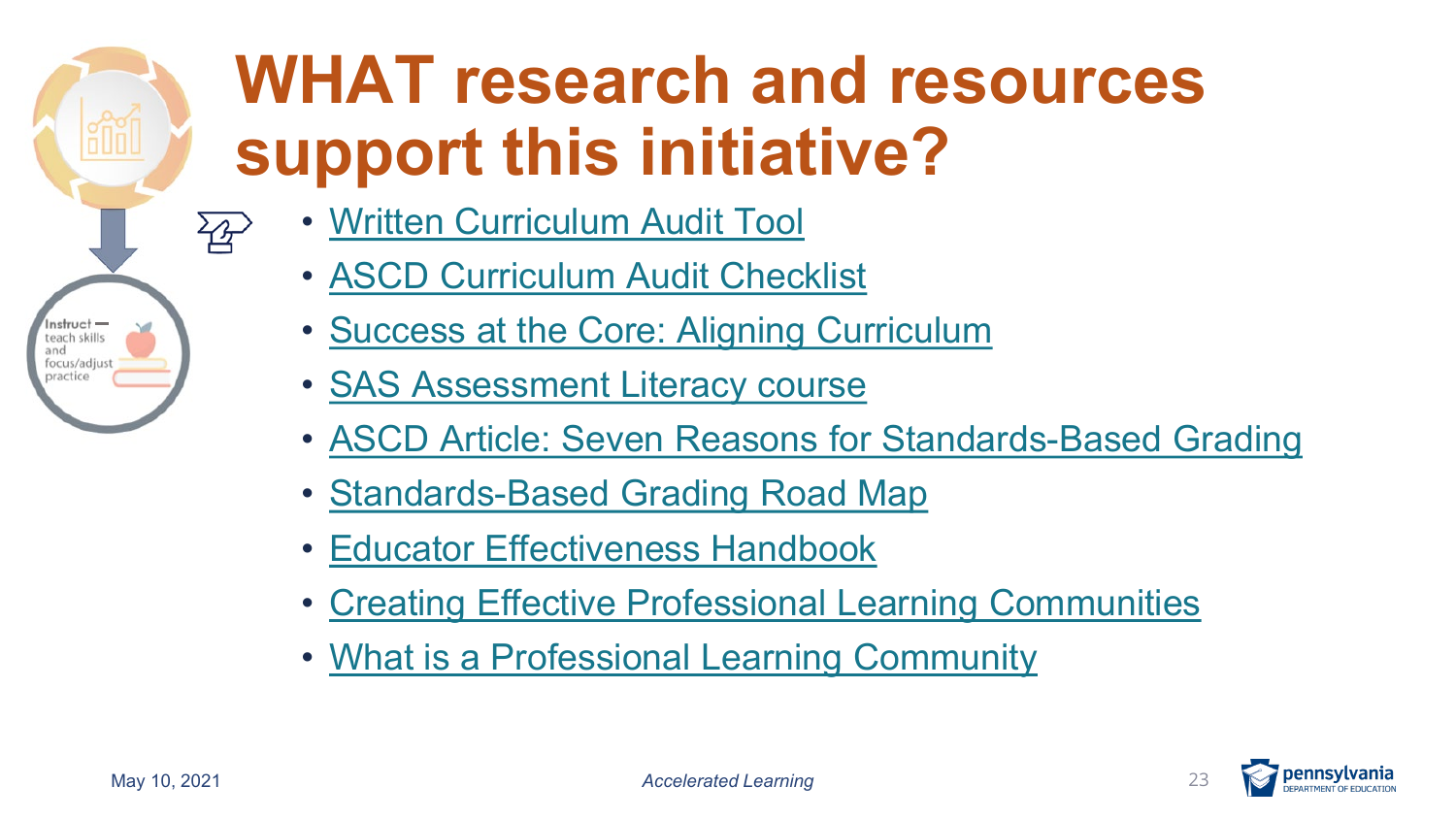## **GQ #3 Reflection**

Do we have alignment of performance expectations (standards), curricular emphasis, and instruction across all classrooms and grade levels?

| <b>Not Yet Evident</b>         | <b>Emerging</b>                 | <b>Operational</b>                               | <b>Exemplary</b> |
|--------------------------------|---------------------------------|--------------------------------------------------|------------------|
| There is little<br>evidence of | There is minimal<br>evidence of | There is adequate There is strong<br>evidence of | evidence of      |
| alignment in                   | alignment in                    | alignment in                                     | alignment in all |
| content areas.                 | content areas.                  | content areas.                                   | content areas.   |



**:lllll** 

**offering**